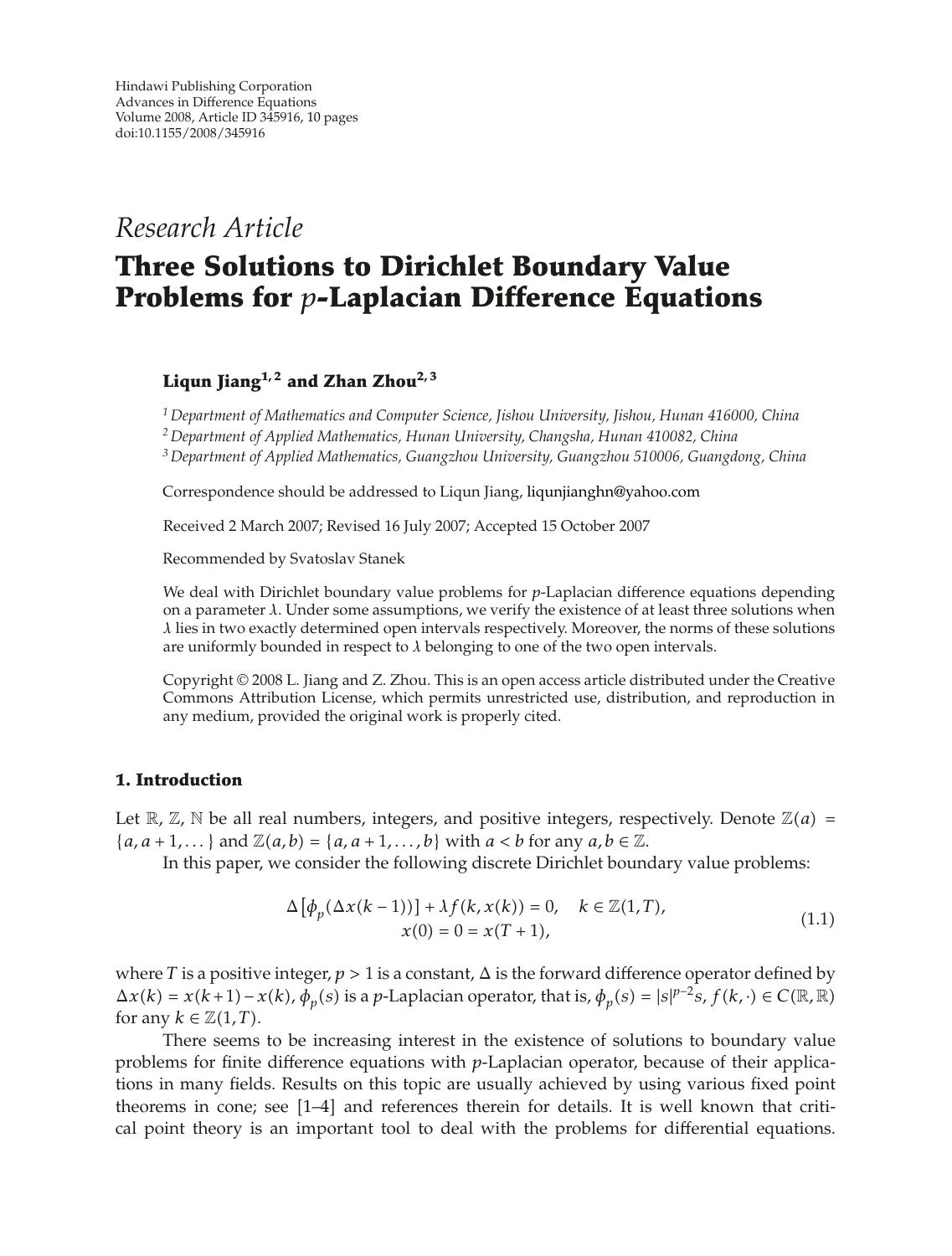In the last years, a few authors have gradually paid more attentions to applying critical point theory to deal with problems for nonlinear second discrete systems; we refer to [5–9]. But all these systems do not concern with the *p*-Laplacian. For the reader's convenience, we recall the definition of the weak closure.

Suppose that  $E \subset X$ . We denote  $\overline{E}^w$  as the weak closure of  $E$ , that is,  $x \in \overline{E}^w$  if there exists a sequence  $\{x_n\} \subset E$  such that  $\Lambda x_n \to \Lambda x$  for every  $\Lambda \in X^*$ .

Very recently, based on a new variational principle of Ricceri [10], the following three critical points was established by Bonanno [11].

**Theorem 1.1** (see [11, Theorem 2.1]). Let *X* be a separable and reflexive real Banach space. <sup>Φ</sup> : *<sup>X</sup>*→<sup>R</sup> *a nonnegative continuously Gateaux di <sup>ˆ</sup> fferentiable and sequentially weakly lower semicontinuous functional whose Gâteaux derivative admits a continuous inverse on*  $X^*$ . *J* :  $X\rightarrow \mathbb{R}$ *a continuously Gateaux di ˆ fferentiable functional whose Gateaux derivative is compact. Assume that ˆ there exists*  $x_0 \in X$  *such that*  $\Phi(x_0) = J(x_0) = 0$  *and that* 

 $\lim_{\|x\to\infty\}$   $(\Phi(x) - \lambda J(x)) = +\infty$  for all  $\lambda \in [0, +\infty)$ ; *Further, assume that there are*  $r > 0$ ,  $x_1 \in X$  *such that* (ii)  $r < \Phi(x_1)$ ;  $\lim_{x \to \infty} \sup_{x \in \overline{\Phi}^{-1}(]-\infty,r[)} w J(x) < (r/(r+\Phi(x_1)))J(x_1).$ *Then, for each*

$$
\lambda \in \Lambda_1 = \left[ \frac{\Phi(x_1)}{J(x_1) - \sup_{x \in \overline{\Phi^{-1}}(]-\infty, r[)} w J(x)}, \frac{r}{\sup_{x \in \overline{\Phi^{-1}}(]-\infty, r[)} w J(x)} \right],
$$
(1.2)

*the equation*

$$
\Phi'(x) - \lambda J'(x) = 0 \tag{1.3}
$$

*has at least three solutions in X and, moreover, for each h >* 1*, there exists an open interval*

$$
\Lambda_2 \subseteq \left[0, \frac{hr}{r(J(x_1)/\Phi(x_1)) - \sup_{x \in \Phi^{-1}(]-\infty, r[)} w J(x)}\right]
$$
\n(1.4)

*and a positive real number*  $\sigma$  *such that, for each*  $\lambda \in \Lambda_2$ , (1.3) has at least three solutions in X whose *norms are less than σ.*

Here, our principle aim is by employing Theorem 1.1 to establish the existence of at least three solutions for the *p*-Laplacian discrete boundary value problem (1.1).

The paper is organized as follows. The next section is devoted to give some basic definitions. In Section 3, under suitable hypotheses, we prove that the problem (1.1) possesses at least three solutions when *λ* lies in exactly determined two open intervals, respectively; moreover, all these solutions are uniformly bounded with respect to *λ* belonging to one of the two open intervals. At last, a consequence is presented.

#### **2. Preliminaries**

The class *H* of the functions  $x : \mathbb{Z}(0,T+1) \to \mathbb{R}$  such that  $x(0) = x(T+1) = 0$  is a *T*-dimensional Hilbert space with inner product

$$
(x, z) = \sum_{k=1}^{T} x(k)z(k), \quad \forall x, z \in H.
$$
 (2.1)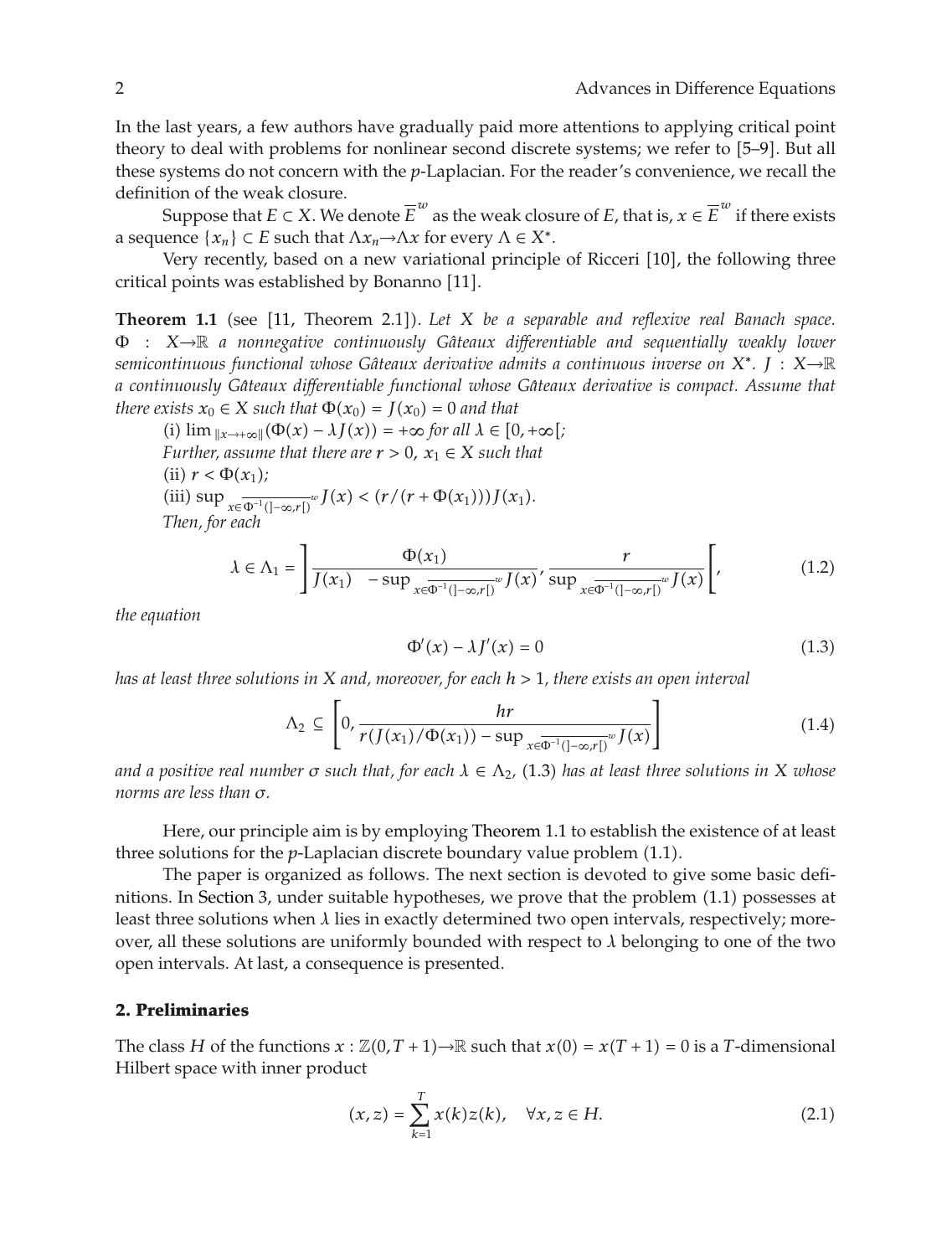## L. Jiang and Z. Zhou 3

We denote the induced norm by

$$
||x|| = \left(\sum_{k=1}^{T} x^2(k)\right)^{1/2}, \quad x \in H.
$$
 (2.2)

Furthermore, for any constant  $p > 1$ , we define other norms

$$
||x||_p = \left(\sum_{k=1}^T |x(k)|^p\right)^{1/p}, \quad \forall x \in H,
$$
  

$$
||x||_p = \left(\sum_{k=1}^{T+1} |\Delta x(k-1)|^p\right)^{1/p}, \quad \forall x \in H.
$$
 (2.3)

Since *H* is a finite dimensional space, there exist constants  $c_{2p} \ge c_{1p} > 0$  such that

$$
c_{1p} \|x\|_p \le \|x\|_p \le c_{2p} \|x\|_p. \tag{2.4}
$$

The following two functionals will be used later:

$$
\Phi(x) = \frac{1}{p} \sum_{k=1}^{T+1} |\Delta x(k-1)|^p, \qquad J(x) = \sum_{k=1}^{T} F(k, x(k)), \tag{2.5}
$$

where  $x \in H$ ,  $F(k, \xi) := \int_0^{\xi} f(k, s) ds$  for any  $\xi \in \mathbb{R}$ . Obviously,  $\Phi$ ,  $J \in C^1(H, \mathbb{R})$ , that is,  $\Phi$  and *J* are continuously Fréchet differentiable in *H*. Using the summation by parts formula and the fact that  $x(0) = x(T + 1) = 0$  for any  $x \in H$ , we get

$$
\Phi'(x)(z) = \lim_{t \to 0} \frac{\Phi(x + tz) - \Phi(x)}{t} = \sum_{k=1}^{T+1} |\Delta x(k-1)|^{p-2} \Delta x(k-1) \Delta z(k-1)
$$
  
\n
$$
= \sum_{k=1}^{T+1} \phi_p(\Delta x(k-1)) \Delta z(k-1)
$$
  
\n
$$
= \sum_{k=1}^{T} \phi_p(\Delta x(k-1)) \Delta z(k-1) - \phi_p(\Delta x(T)) z(T)
$$
  
\n
$$
= \phi_p(\Delta x(k-1)) z(k-1)|_1^{T+1} - \sum_{k=1}^{T} \Delta \phi_p(\Delta x(k-1)) z(k) - \phi_p(\Delta x(T)) z(T)
$$
  
\n
$$
= -\sum_{k=1}^{T} \Delta \phi_p(\Delta x(k-1)) z(k)
$$
\n(2.6)

for any  $x, z \in H$ . Noticing the fact that  $x(0) = x(T + 1) = 0$  for any  $x \in H$  again, we obtain

$$
J'(x)(z) = \lim_{t \to 0} \frac{J(x + tz) - J(x)}{t} = \sum_{k=1}^{T} f(k, x(k))z(k)
$$
 (2.7)

for any  $x, z \in H$ .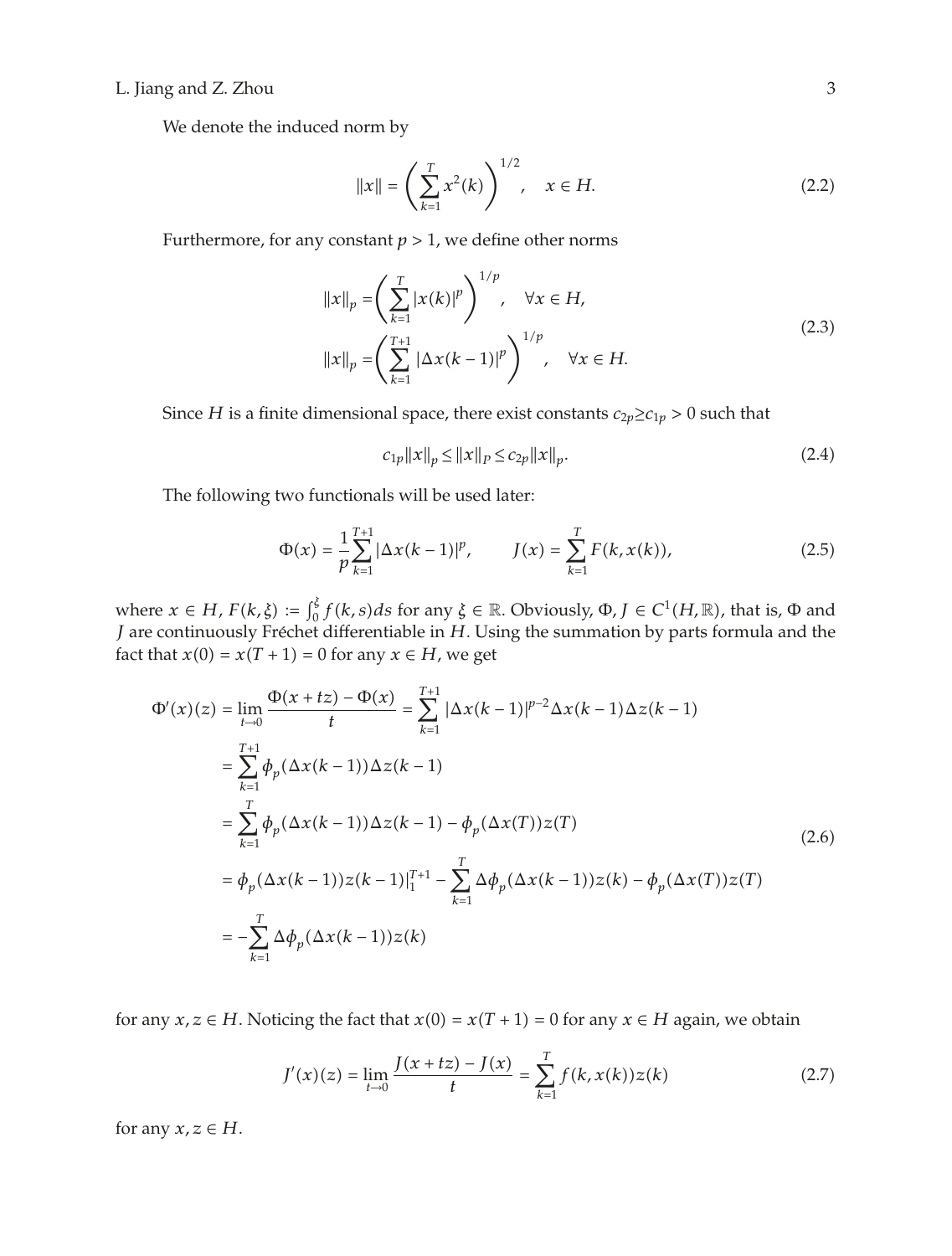4 Advances in Difference Equations

*Remark 2.1.* Obviously, for any  $x, z \in H$ ,

$$
(\Phi - \lambda J)'(x)(z) = -\sum_{k=1}^{T} \left[ \Delta \phi_p(\Delta x(k-1)) + \lambda f(k, x(k)) \right] z(k) = 0 \tag{2.8}
$$

is equivalent to

$$
\Delta \phi_p(\Delta x(k-1)) + \lambda f(k, x(k)) = 0 \tag{2.9}
$$

for any  $k \in \mathbb{Z}(1,T)$  with  $x(0) = x(T + 1) = 0$ . That is, a critical point of the functional  $\Phi - \lambda J$ corresponds to a solution of the problem (1.1). Thus, we reduce the existence of a solution for the problem (1.1) to the existence of a critical point of  $\Phi - \lambda J$  on *H*.

The following estimate will play a key role in the proof of our main results.

**Lemma 2.2.** *For any*  $x ∈ H$  *and*  $p > 1$ *, the relation* 

$$
\max_{k \in \mathbb{Z}(1,T)} \{|x(k)|\} \le \frac{(T+1)^{(p-1)/p}}{2} \|x\|_P \tag{2.10}
$$

*holds.*

*Proof.* Let  $\tau \in \mathbb{Z}(1,T)$  such that

$$
|x(\tau)| = \max_{k \in \mathbb{Z}(1,T)} \{|x(k)|\}.
$$
 (2.11)

Since  $x(0) = x(T + 1) = 0$  for any  $x \in H$ , by Cauchy-Schwarz inequality, we get

$$
|x(\tau)| = \left| \sum_{k=1}^{\tau} \Delta x(k-1) \right| \leq \sum_{k=1}^{\tau} |\Delta x(k-1)| \leq \tau^{1/q} \left( \sum_{k=1}^{\tau} |\Delta x(k-1)|^p \right)^{1/p}, \tag{2.12}
$$

$$
|x(\tau)| = \left| \sum_{k=\tau+1}^{T+1} \Delta x(k-1) \right| \le \sum_{k=\tau+1}^{T+1} |\Delta x(k-1)|
$$
  
 
$$
\le (T - \tau + 1)^{1/q} \left( \sum_{k=\tau+1}^{T+1} |\Delta x(k-1)|^p \right)^{1/p}, \tag{2.13}
$$

for any  $x \in H$ , where *q* is the conjugative number of *p*, that is,  $1/p + 1/q = 1$ . If

$$
\sum_{k=1}^{T} |\Delta x(k-1)|^{p} \le \frac{(T+1)^{p-1}}{2^{p} \tau^{p-1}} ||x||_{P'}^{p},\tag{2.14}
$$

jointly with the estimate  $(2.12)$ , we get the required relation  $(2.10)$ .

If, on the contrary,

$$
\sum_{k=1}^{T} |\Delta x(k-1)|^p > \frac{(T+1)^{p-1}}{2^p \tau^{p-1}} ||x||_{P'}^p
$$
\n(2.15)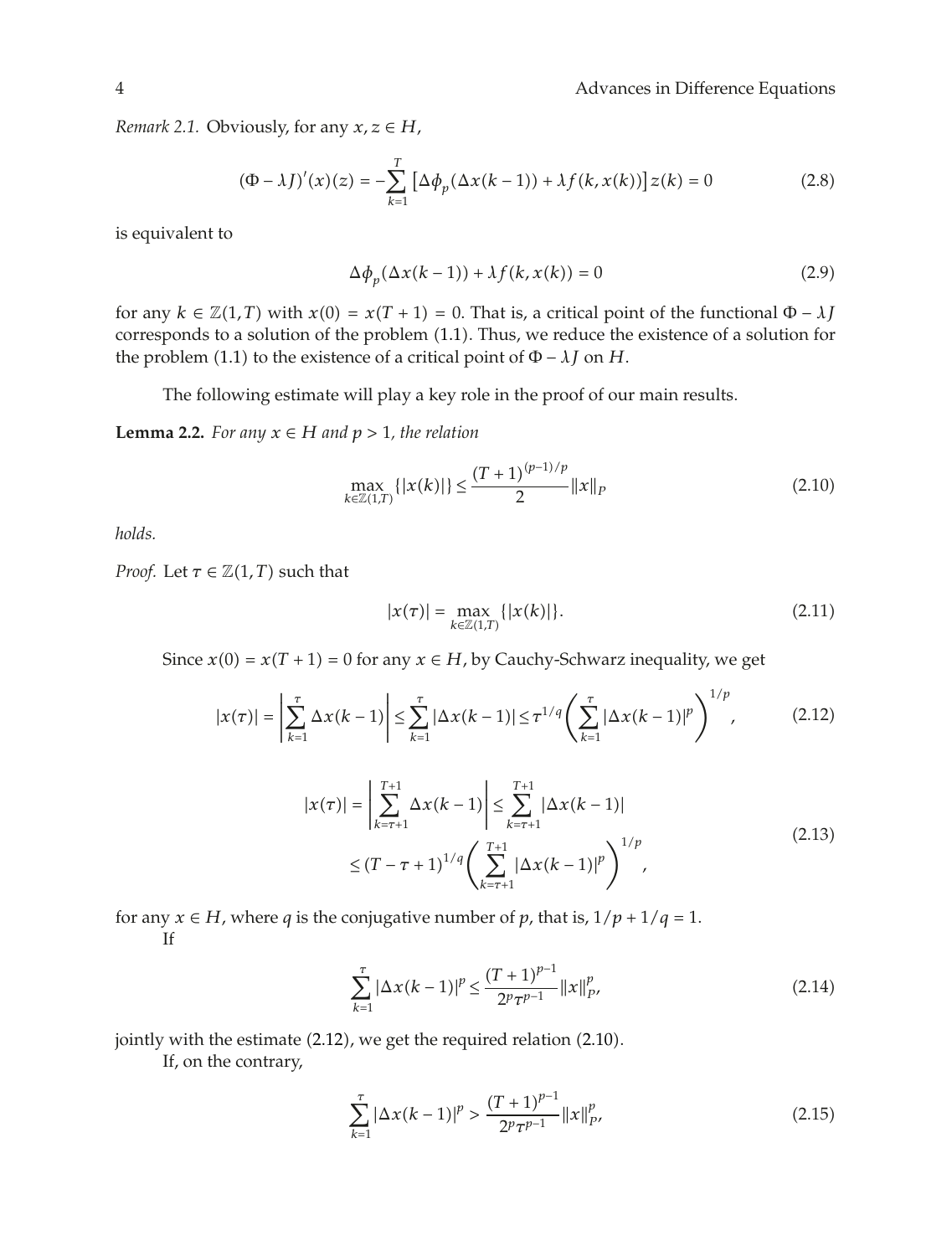### L. Jiang and Z. Zhou 5

thus,

$$
\sum_{k=\tau+1}^{T+1} |\Delta x(k-1)|^p = ||x||_p^p - \sum_{k=1}^{\tau} |\Delta x(k-1)|^p < \left(1 - \frac{(T+1)^{p-1}}{2^p \tau^{p-1}}\right) ||x||_p^p. \tag{2.16}
$$

Combining the above inequality with the estimate  $(2.13)$ , we have

$$
|x(\tau)| < (T - \tau + 1)^{1/q} \left(1 - \frac{(T + 1)^{p-1}}{2^p \tau^{p-1}}\right)^{1/p} \|x\|_P. \tag{2.17}
$$

Now, we claim that the inequality

$$
(T - \tau + 1)^{1/q} \left(1 - \frac{(T + 1)^{p-1}}{2^p \tau^{p-1}}\right)^{1/p} \le \frac{(T + 1)^{(p-1)/p}}{2} \tag{2.18}
$$

holds, which leads to the required inequality (2.10). In fact, we define a continuous function  $v$  :  $]0, T + 1[\rightarrow \mathbb{R}$  by

$$
v(s) = \frac{1}{(T - s + 1)^{p-1}} + \frac{1}{s^{p-1}}.
$$
\n(2.19)

This function *υ* can attain its minimum  $2^p/(T+1)^{p-1}$  at  $s = (T+1)/2$ . Since  $\tau \in \mathbb{Z}(1,T)$ , we have  $v(\tau) \geq 2^p/(T+1)^{p-1}$ , namely,

$$
\frac{2^p}{(T+1)^{p-1}} \le \frac{1}{(T-\tau+1)^{p-1}} + \frac{1}{\tau^{p-1}}.
$$
\n(2.20)

This implies the assertion (2.18). Lemma 2.2 is proved.

### **3. Main results**

First, we present our main results as follows.

**Theorem 3.1.** Let  $f(k, \cdot) \in C(\mathbb{R}, \mathbb{R})$  for any  $k \in \mathbb{Z}(1, T)$ . Put  $F(k, \xi) = \int_0^{\xi} f(k, s) ds$  for any  $\xi \in \mathbb{R}$ *and assume that there exist four positive constants c, d,*  $\mu$ *,*  $\alpha$  *with*  $c < (T+1)/2^{(p-1)/p}d$  *and*  $\alpha < p$ *such that*

 $(A_1) \max_{(k,\xi)\in\mathbb{Z}(1,T)\times[-c,c]} F(k,\xi) < ((2c)^p / T[(2c)^p + 2(T+1)^{p-1}d^p]) \sum_{k=1}^T F(k,d);$  $(A_2) F(k, \xi) \leq \mu(1 + |\xi|^{\alpha}).$ 

*Furthermore, put*

$$
\varphi_1 = \frac{p(T+1)^{p-1} T \max_{(k,\xi)\in\mathbb{Z}(1,T)\times[-c,c]} F(k,\xi)}{(2c)^p},
$$
\n
$$
\varphi_2 = \frac{p\left[\sum_{k=1}^T F(k,d) - T \max_{(k,\xi)\in\mathbb{Z}(1,T)\times[-c,c]} F(k,\xi)\right]}{2d^p},
$$
\n(3.1)

$$
\Box
$$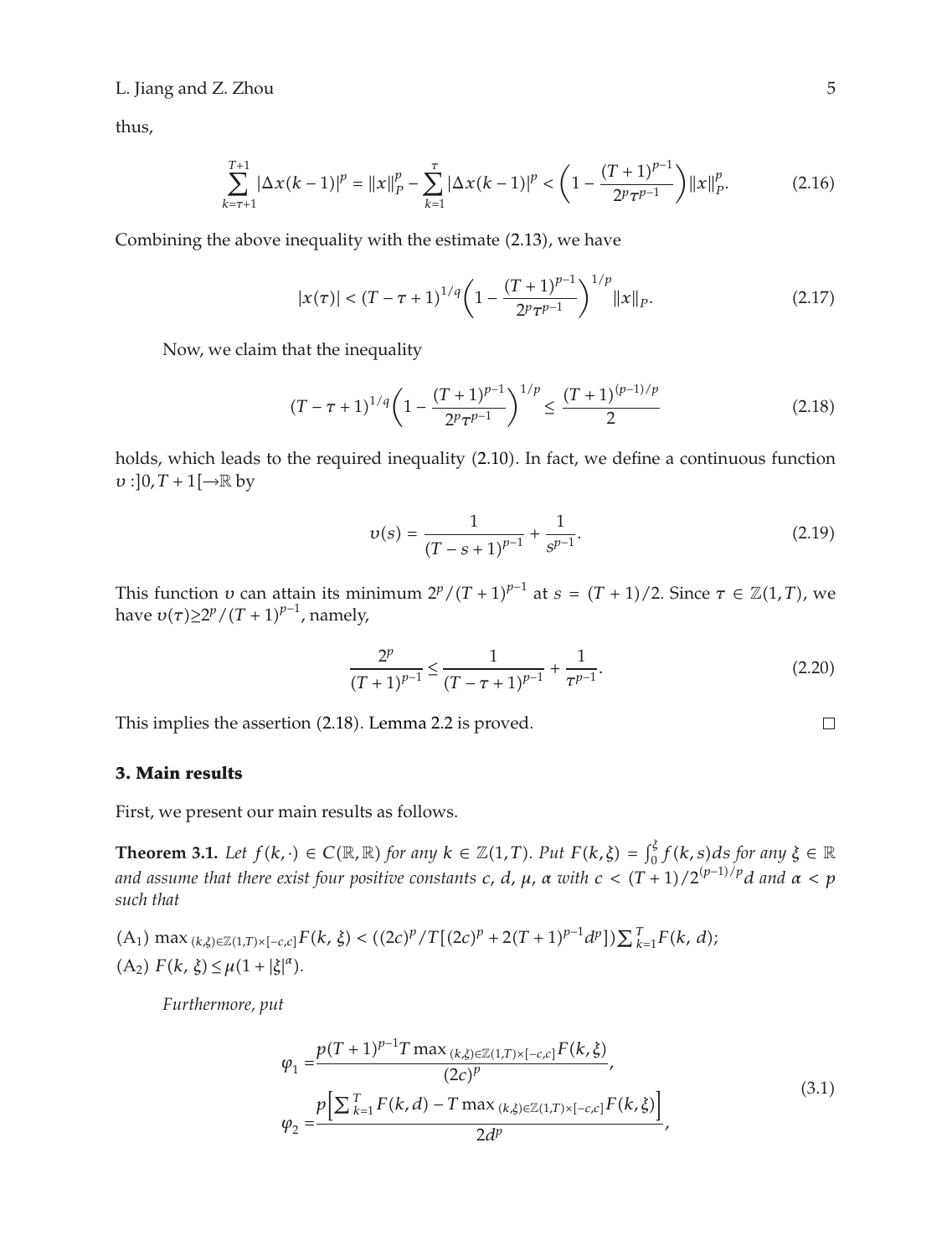*and for each h >* 1*,*

$$
a = \frac{h(2cd)^p}{2^{p-1}pc^p\sum_{k=1}^T F(k, d) - T(T+1)^{p-1}pd^p \max_{(k,\xi)\in\mathbb{Z}(1,T)\times[-c,c]}F(k,\xi)}.
$$
(3.2)

*Then, for each*

$$
\lambda \in \Lambda_1 = \left[ \frac{1}{\varphi_2}, \frac{1}{\varphi_1} \right],\tag{3.3}
$$

*the problem* 1.1 *admits at least three solutions in H and, moreover, for each h >* 1*, there exist an open interval*  $\Lambda_2 \subseteq [0, a]$  *and a positive real number*  $\sigma$  *such that, for each*  $\lambda \in \Lambda_2$ *, the problem* (1.1) *admits at least three solutions in H whose norms in H are less than σ .*

*Remark 3.2.* By the condition  $(A_1)$ , we have

$$
T[(2c)^{p} + 2(T+1)^{p-1}d^{p}] \max_{(k,\xi)\in\mathbb{Z}(1,T)\times[-c,c]} F(k,\xi) < (2c)^{p} \sum_{k=1}^{T} F(k,d).
$$
 (3.4)

That is,

$$
2d^{p}(T+1)^{p-1}T\max_{(k,\xi)\in\mathbb{Z}(1,T)\times[-c,c]}F(k,\xi)<(2c)^{p}\left[\sum_{k=1}^{T}F(k,d)-T\max_{(k,\xi)\in\mathbb{Z}(1,T)\times[-c,c]}F(k,\xi)\right].
$$
 (3.5)

Thus, we get

$$
\frac{p(T+1)^{p-1}T\max_{(k,\xi)\in\mathbb{Z}(1,T)\times[-c,c]F(k,\xi)}}{(2c)^p} < \frac{p\left[\sum_{k=1}^T F(k,d) - T\max_{(k,\xi)\in\mathbb{Z}(1,T)\times[-c,c]F(k,\xi)}[2d^p\right]}{2d^p} \tag{3.6}
$$

Namely, we obtain the fact that  $\varphi_1 < \varphi_2$ .

*Proof of Theorem 3.1.* Let *X* be the Hilbert space *H*. Thanks to Remark 2.1, we can apply Theorem 1.1 to the two functionals  $\Phi$  and *J*. We know from the definitions in (2.5) that  $\Phi$ is a nonnegative continuously Gâteaux differentiable and sequentially weakly lower semicontinuous functional whose Gâteaux derivative admits a continuous inverse on *X*<sup>∗</sup>, and *J* is a continuously Gâteaux differentiable functional whose Gâteaux derivative is compact. Now, put  $x_0(k) = 0$  for any  $k \in \mathbb{Z}(0,T+1)$ , it is easy to see that  $x_0 \in H$  and  $\Phi(x_0) = J(x_0) = 0$ .

Next, in view of the assumption  $(A_2)$  and the relation  $(2.4)$ , we know that for any  $x \in H$ and *λ*≥0,

$$
\Phi(x) - \lambda J(x) = \frac{1}{p} \sum_{k=1}^{T+1} |\Delta x(k-1)|^p - \lambda \sum_{k=1}^T F(k, x(k))
$$
  
\n
$$
\geq \frac{1}{p} ||x||_p^p - \lambda \mu \sum_{k=1}^T (1 + |x(k)|^a)
$$
  
\n
$$
\geq \sum_{k=1}^T \left[ \frac{c_{1p}^p}{p} |x(k)|^p - \lambda \mu |x(k)|^a - \lambda \mu \right].
$$
\n(3.7)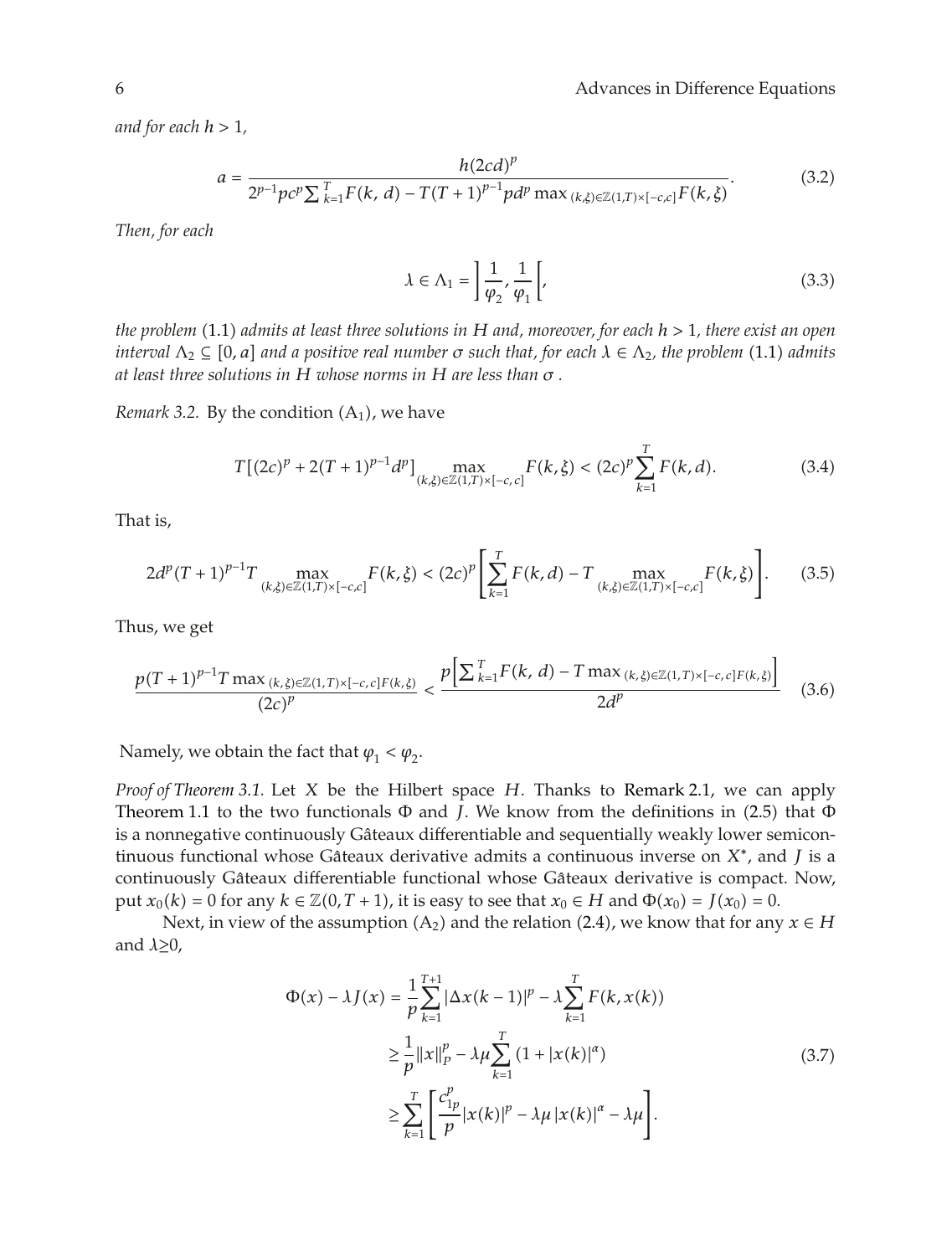L. Jiang and Z. Zhou 7

Taking into account the fact that  $\alpha < p$ , we obtain, for all  $\lambda \in [0, +\infty[,$ 

$$
\lim_{\|x\| \to +\infty} (\Phi(x) - \lambda J(x)) = +\infty.
$$
\n(3.8)

The condition (i) of Theorem 1.1 is satisfied.

Now, we let

$$
x_1(k) = \begin{cases} 0, & k = 0, \\ d, & k \in \mathbb{Z}(1, T), \\ 0, & k = T + 1. \end{cases}
$$
  

$$
r = \frac{(2c)^p}{p(T + 1)^{p-1}}.
$$
 (3.9)

It is clear that  $x_1 \in H$ ,

$$
\Phi(x_1) = \frac{1}{p} \sum_{k=1}^{T+1} |\Delta x(k-1)|^p = \frac{2d^p}{p},
$$
  
\n
$$
J(x_1) = \sum_{k=1}^{T} F(k, x_1(k)) = \sum_{k=1}^{T} F(k, d).
$$
\n(3.10)

In view of  $c < ((T + 1)/2)^{(p-1)/p}d$ , we get

$$
\Phi(x_1) = \frac{2d^p}{p} > \frac{(2c)^p}{p(T+1)^{p-1}} = r. \tag{3.11}
$$

So, the assumption (ii) of Theorem 1.1 is obtained. Next, we verify that the assumption (iii) of Theorem 1.1 holds. From Lemma 2.2, the estimate  $\Phi(x) \le r$  implies that

$$
|x(k)|^{p} \le \frac{(T+1)^{p-1}}{2^p} ||x||_p^p = \frac{p(T+1)^{p-1}}{2^p} \Phi(x) \le \frac{pr(T+1)^{p-1}}{2^p}
$$
(3.12)

for any  $k \in \mathbb{Z}(1,T)$ . From the definition of *r*, it follows that

$$
\Phi^{-1}(\mathbf{]-\infty},r\mathbf{)} \subseteq \{x \in H : |x(k)| \le c, \forall k \in \mathbb{Z}(1,T)\}.
$$
\n(3.13)

Thus, for any  $x \in H$ , we have

$$
\sup_{x \in \overline{\Phi^{-1}(]-\infty,r[)}} J(x) = \sup_{x \in \overline{\Phi^{-1}(]-\infty,r[]}} J(x) \le T \max_{(k,\xi) \in \mathbb{Z}(1,T) \times [-c,c]} F(k,\xi). \tag{3.14}
$$

On the other hand, we get

$$
\frac{r}{r + \Phi(x_1)} J(x_1) = \frac{(2c)^p}{(2c)^p + 2(T+1)^{p-1} d^p} \sum_{k=1}^T F(k, d).
$$
 (3.15)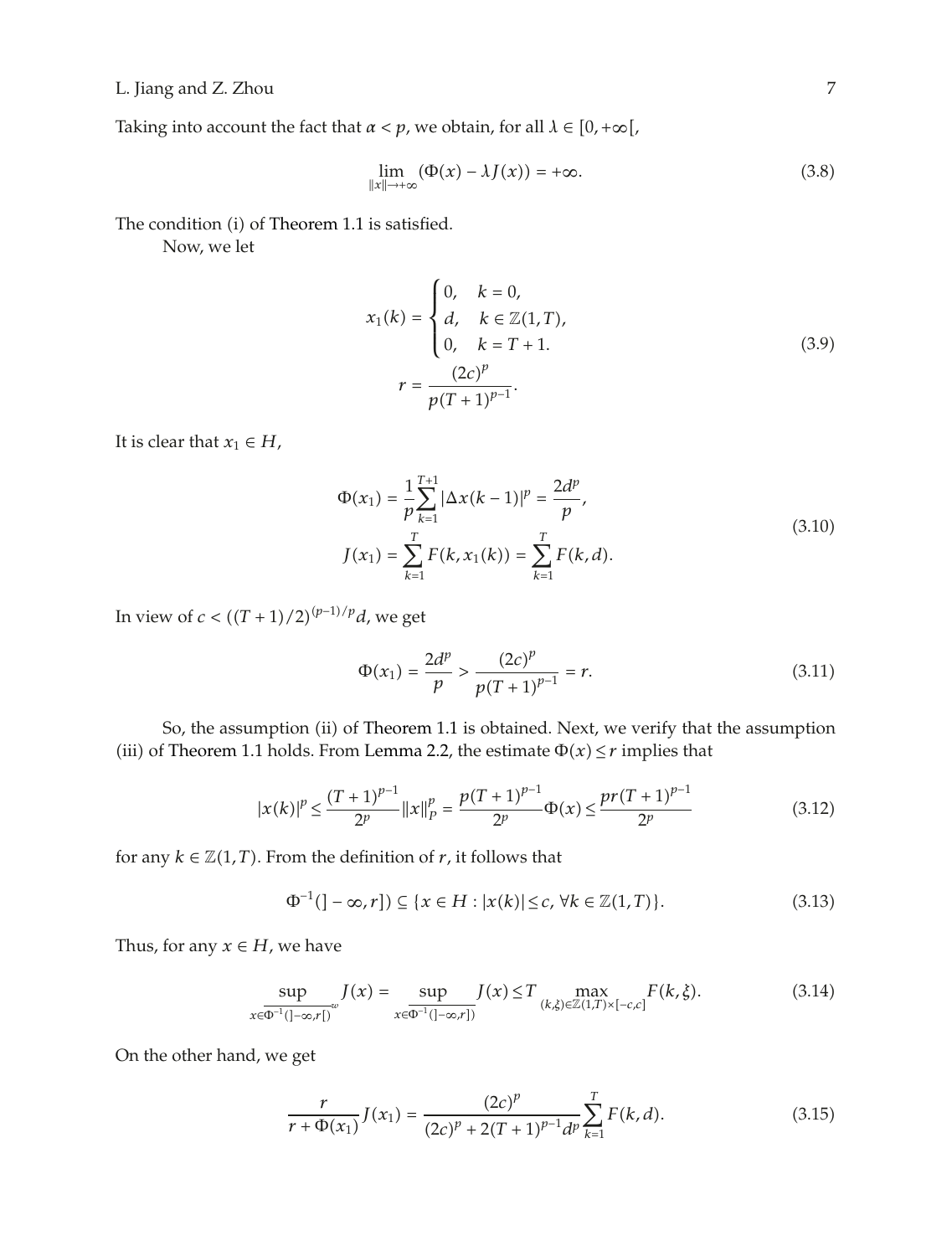Therefore, it follows from the assumption  $(A_1)$  that

$$
\sup_{x \in \Phi^{-1}(]-\infty,r[)} J(x) \le \frac{r}{r + \Phi(x_1)} J(x_1),
$$
\n(3.16)

that is, the condition (iii) of Theorem 1.1 is satisfied.

Note that

$$
\frac{\Phi(x_1)}{J(x_1) - \sup_{x \in \overline{\Phi^{-1}}(|-\infty,r|)} w J(x)} \le \frac{2d^p}{p\left[\sum_{k=1}^T F(k, d) - T \max_{(k,\xi) \in \mathbb{Z}(1,T) \times [-c,c]} F(k, \xi)\right]} = \frac{1}{\varphi_2},
$$
\n
$$
\frac{r}{\sup_{x \in \overline{\Phi^{-1}}(|-\infty,r|)} w J(x)} \ge \frac{(2c)^p}{p(T+1)^{p-1} T \max_{(k,\xi) \in \mathbb{Z}(1,T) \times [-c,c]} F(k, \xi)} = \frac{1}{\varphi_1}.
$$
\n(3.17)

By a simple computation, it follows from the condition  $(A_1)$  that  $\varphi_2 > \varphi_1$ . Applying Theorem 1.1, for each  $\lambda \in \Lambda_1 = \frac{1}{\phi_2}$ ,  $\frac{1}{\phi_1}$ , the problem (1.1) admits at least three solutions in *H*.

For each *h >* 1, we easily see that

$$
\frac{hr}{r(J(x_1)/\Phi(x_1)) - \sup_{x \in \overline{\Phi^{-1}}(|-\infty,r[)} \nu J(x))} \le \frac{h(2cd)^p}{2^{p-1}pc^p \sum_{k=1}^T F(k,d) - T(T+1)^{p-1}pd^p \max_{(k,\xi) \in \mathbb{Z}(1,T) \times [-c,c]} F(k,\xi)} = a.
$$
\n(3.18)

Taking the condition  $(A_1)$  into account, it forces that  $a > 0$ . Then from Theorem 1.1, for each *h* > 1, there exist an open interval  $Λ_2$  ⊆ [0, a] and a positive real number  $σ$ , such that, for *λ* ∈ Λ<sub>2</sub>, the problem (1.1) admits at least three solutions in *H* whose norms in *H* are less than  $\sigma$ . The proof of Theorem 3.1 is complete. *σ*. The proof of Theorem 3.1is complete.

As a special case of the problem  $(1.1)$ , we consider the following systems:

$$
\Delta \left[ \phi_p(\Delta x(k-1)) \right] + \lambda w(k) g(x(k)) = 0, \quad k \in \mathbb{Z}(1,T),
$$
  

$$
x(0) = 0 = x(T+1),
$$
 (3.19)

where  $w$  :  $\mathbb{Z}(1,T)$  →  $\mathbb{R}$  and  $g \in C(\mathbb{R}, \mathbb{R})$  are nonnegative. Define

$$
W(k) = \sum_{t=1}^{k} w(t), \qquad G(\xi) = \int_{0}^{\xi} g(s)ds.
$$
 (3.20)

Then Theorem 3.1 takes the following simple form.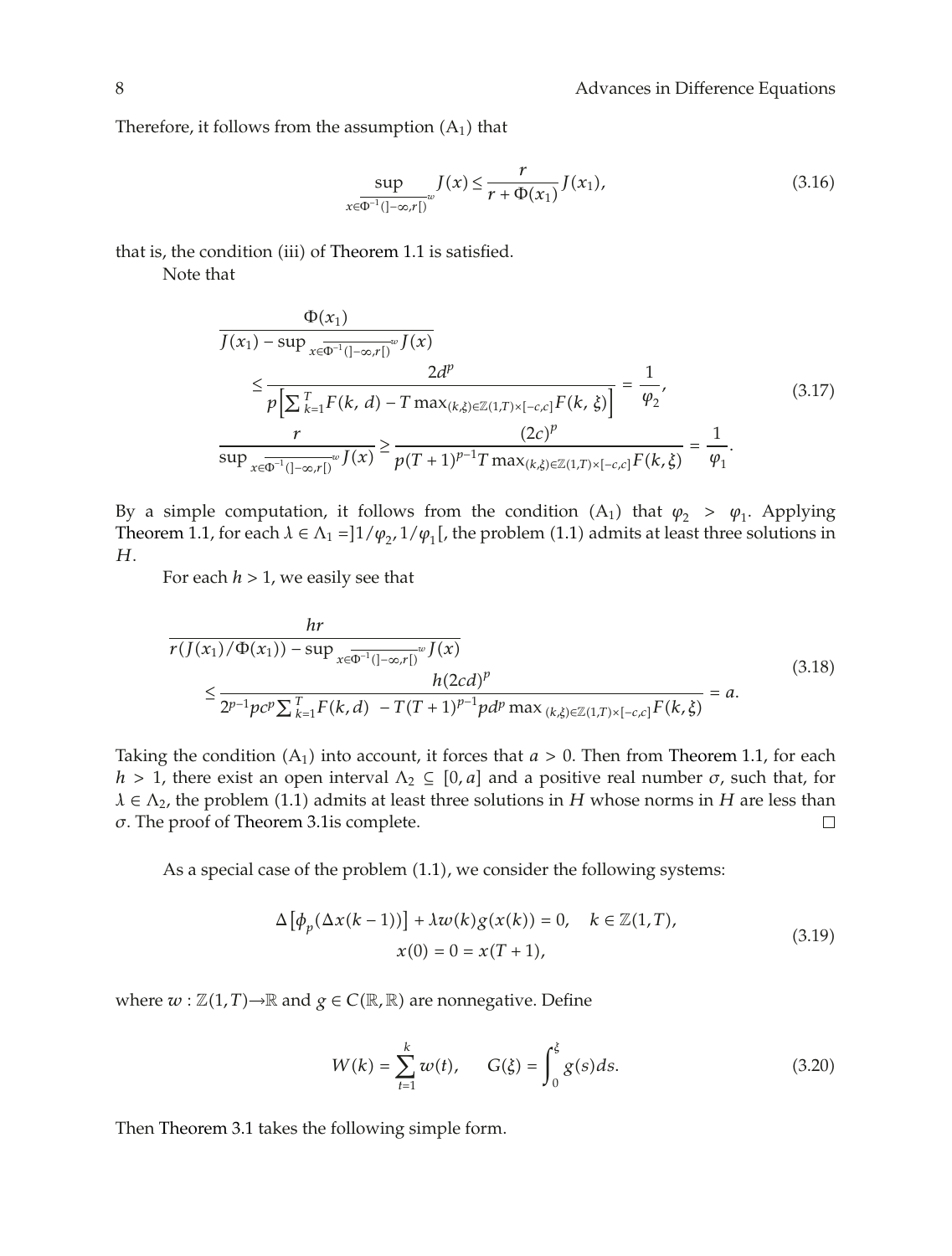**Corollary 3.3.** *Let*  $w : \mathbb{Z}(1,T) \to \mathbb{R}$  and  $g \in C(\mathbb{R}, \mathbb{R})$  be two nonnegative functions. Assume that there *exist four positive constants*  $c$ *,*  $d$ *,*  $\eta$ *,*  $\alpha$  *with*  $c < (T+1)/2)^{(p-1)/p}d$  *and*  $\alpha < p$  *such that* 

$$
(A'_1) \max_{k \in \mathbb{Z}(1,T)} w(k) < ((2c)^p W(T) / T[(2c)^p + 2(T+1)^{p-1} d^p]) G(d) / G(c);
$$
\n
$$
(A'_2) G(\xi) \leq \eta (1 + |\xi|^{\alpha}) \text{ for any } \xi \in \mathbb{R}.
$$

*Furthermore, put*

$$
\varphi_1 = \frac{p(T+1)^{p-1}TG(c) \max_{k \in \mathbb{Z}(1,T)} w(k)}{(2c)^p},
$$
\n
$$
\varphi_2 = \frac{p[W(T)G(d) - TG(c) \max_{k \in \mathbb{Z}(1,T)} w(k)]}{2d^p},
$$
\n(3.21)

*and for each h >* 1*,*

$$
a = \frac{(2cd)^{p}h}{2^{p-1}pc^{p}W(T)G(d) - pd^{p}T(T+1)^{p-1}G(c) \max_{k \in \mathbb{Z}(1,T)}w(k)}.
$$
(3.22)

*Then, for each*

$$
\lambda \in \Lambda_1 = \left[ \frac{1}{\varphi_2}, \frac{1}{\varphi_1} \right],\tag{3.23}
$$

*the problem* 3.19 *admits at least three solutions in H and, moreover, for each h >* 1*, there exist an open interval*  $\Lambda_2 \subseteq [0, a]$  *and a positive real number*  $\sigma$  *such that, for each*  $\lambda \in \Lambda_2$ , *the problem* (3.19) *admits at least three solutions in H whose norms in H are less than σ.*

*Proof.* Note that from fact  $f(k, s) = w(k)g(s)$  for any  $k \in \mathbb{Z}(1, T) \times \mathbb{R}$ , we have

$$
\max_{(k,\xi)\in\mathbb{Z}(1,T)\times[-c,c]} F(k,\xi) = G(c) \max_{k\in\mathbb{Z}(1,T)} w(k).
$$
 (3.24)

On the other hand, we take  $\mu = \eta \max_{k \in \mathbb{Z}(1,T)} w(k)$ . Obviously, all assumptions of Theorem 3.1 are satisfied. are satisfied.

To the end of this paper, we give an example to illustrate our main results.

*Example 3.4.* We consider (1.1) with  $f(k, s) = kg(s)$ ,  $T = 15$ ,  $p = 3$ , where

$$
g(s) = \begin{cases} e^s, & s \le 4d, \\ s + e^{4d} - 4d, & s > 4d. \end{cases}
$$
 (3.25)

We have that  $W(k) = (1/2)k(k+1)$  and

$$
G(\xi) = \begin{cases} e^{\xi} - 1, & \xi \le 4d, \\ \frac{1}{2}\xi^2 + (e^{4d} - 4d)\xi + (1 - 4d)e^{4d} + 8d^2 - 1, & \xi > 4d. \end{cases}
$$
(3.26)

It can be easily shown that, when  $c = 1$ ,  $d = 15$ ,  $\eta = e^{60}$ , and  $\alpha = 2$ , all conditions of Corollary 3.3 are satisfied.